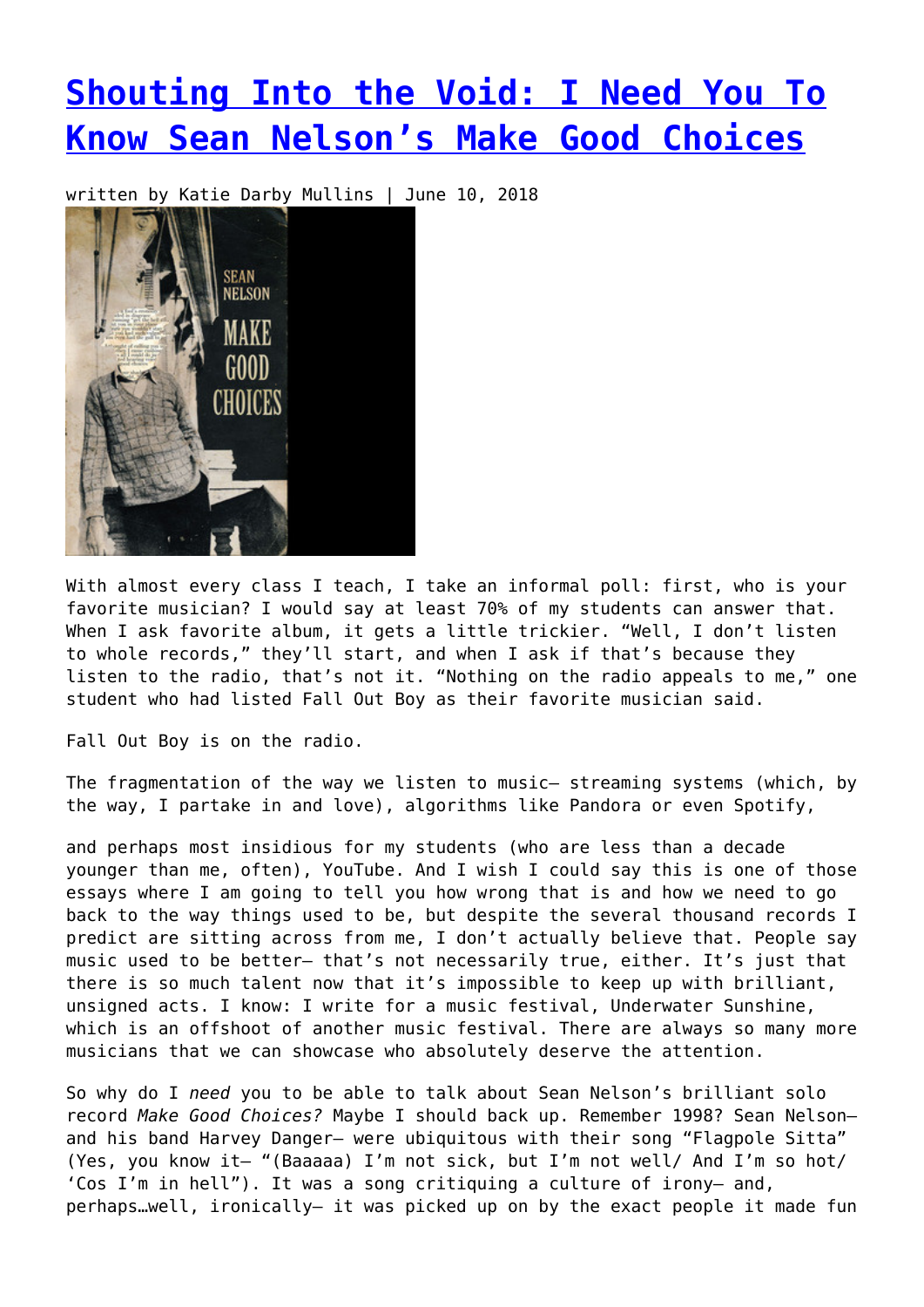of, and the rest of their singles ("Sad Sweetheart of the Rodeo," full of some fantastic theatricality in the vocals, "Private Helicopter," and to a lesser extent, "Little Round Mirrors") were overlooked. They had another hit with a cover of the English Beat's "Save it For Later," and it's also phenomenal. In fact, Harvey Danger doesn't have a bad song. Their B-sides are great. If I had to guess, I'd say I like their demos more than I like most people's final product. They push wordplay, literary references, vulnerability, and a seething anger and frustration that almost spontaneously combusts when you turn it up loud enough.

Eventually, Nelson would go on to be the editor for *The Stranger* in Seattle and write a number of incredibly important political, societal, and musical critiques. Though I feel like I've summarized some of the most important writing in my life without even stopping to tell you *why*it matters, I am trying to stay focused. Because if I don't get to the point, I am in danger of you continuing to live your life without listening to *Make Good Choices*.

Music is a uniting force in a way that almost nothing else is. Movies and theatre bring people together, but you rarely see people go to a bar to recite all the words of a movie while they scroll across a screen. One of my favorite games to play with other music fans is, "What is your favorite Rolling Stones record, *Sticky Fingers*or the wrong answer?" Even those people rarely recognize that Nelson even released a record in 2013 on Really Records. How can we sit down and talk about the nuances— the best parts and the cleverness, the anxiety and the reality, all spilled across piano notes if no one listens to it with me?

Now, you and I— we are friends. I've told you about some of the most important music in my life, and told you about my students. I gave you background on one of my favorite songwriters, which makes me vulnerable: Nelson's lyrics aren't the kind you can listen to without incorporating a sense of your own self in them. A year and a half ago, I had a stroke a few weeks after my  $31^{st}$ birthday, and what had already been one of my favorite songs— "Terminal Annex"— became even more important to me. With a slow burn beginning, Nelson, somehow already instinctively understanding volume levels and performance in a way that shakes me to the core, almost stage-whispers, "Take something beautiful now smash it to bits/ Save your little wheelchair empowerment films/ Save your swoons I'm spoke for/ It isn't pretty to think so, but I can't feign interest now/ I'm dreaming of the fistfight I never got into/ Thinking of all the mean shit I wish I'd said to you," the song builds on its own momentum, and by the time Nelson reaches the screamed conclusion, "You want ego? I will show you ego/ I'm jealous now," it's exhausting. But it's also true.

Do you remember the first time you felt a tuning fork in your hand, the resonance in it? That's what happens with Nelson's writing. And now that you know the lines that strike me hardest— the ones full of rage, posturing, anxiety, and literary references— you know me better than some of the people I know in real life do. We have to trust each other now, because I can't keep telling people one at a time to listen to this record and know they are going to do it. I want this record, five years old now, to explode like a mushroom cloud, to be downloaded into everybody's brains, to be something I can bring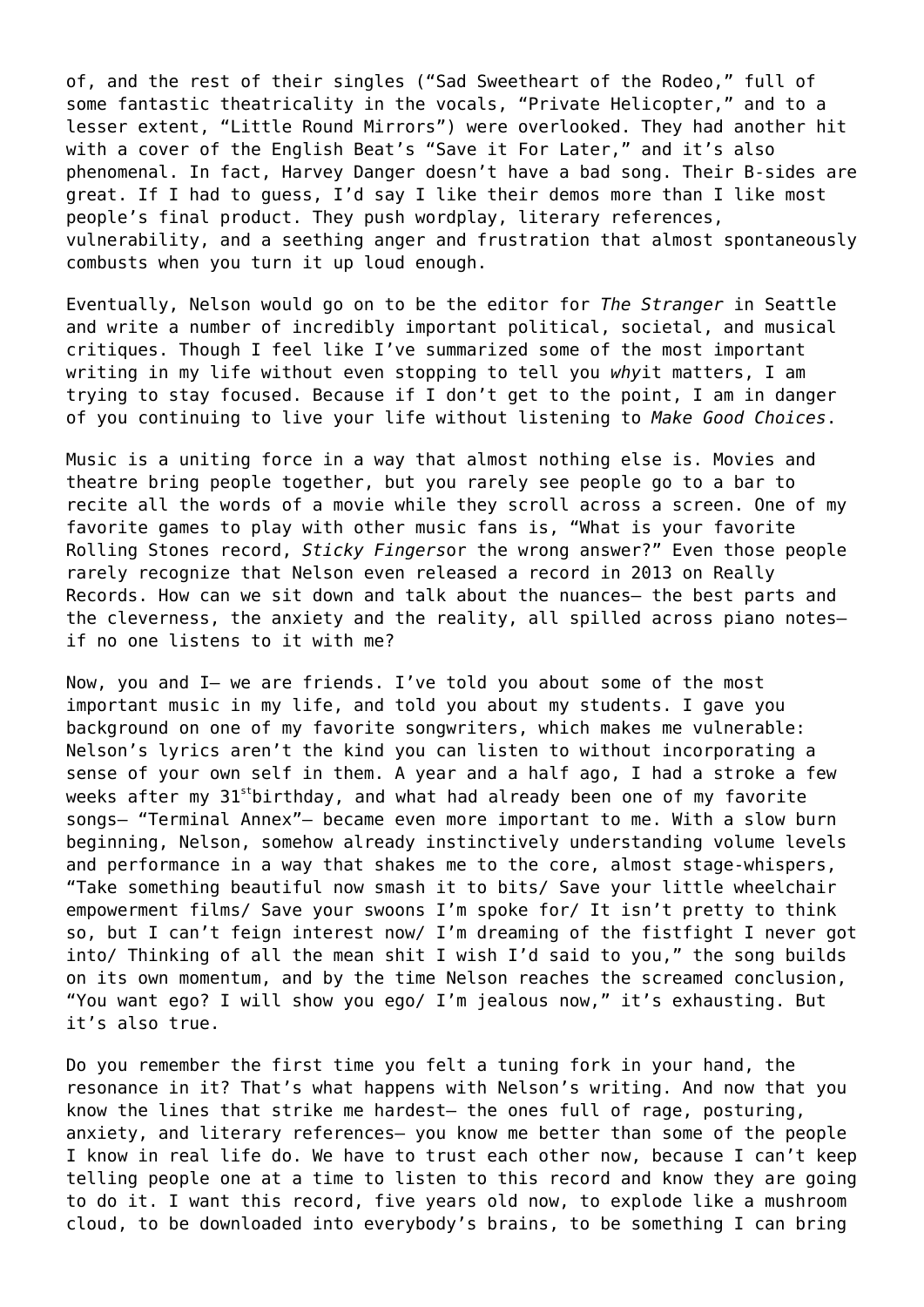up with a stranger at a coffee shop and know they studied the lyrics the way I did: like a map to some unknown treasure.

So you and I, we're at that coffee shop now, and it starts. After a moment of talking, the piano intro ushers in one of my favorite songs of all time, "The World Owes Me a Living (And I Intend to Collect)." Because you've listened to the record and somehow understand what I like best in Nelson, you smile and say, "I know you like this one."

I don't just like this one. As someone who has always driven myself as far and as hard as I can, I recognize myself in this song in some unflattering ways. This song is a part of me. I have to assume— I'm sorry, this has been such a one-sided introduction— that you also understand what it means to be an academic, or at least what it means to feel imposter syndrome. So how can you— *we*— resist a record that starts with the lines:

*Nobody listens very well They only want to tell you When you're being self-destructive*

*Nobody understands the pressure you are under No wonder why You aren't more productive*

It doesn't take long for us to smile at each other. Of course, these lines are packed with sarcasm. Not every line in the song is— but the sarcasm here is an indictment of "busy" culture, the idea that whoever is busiest and most anxious "wins," and somehow, despite the fact that we've both bought into that, we understand that the gentle prodding in the introduction is a kindness, a soft way to enter a record full of both deep introspection and playfulness, somber, slow pieces and upbeat pieces. This is the perfect song to begin any record on. Perhaps you are a poet. I'm a poet, too. I don't always write metrically, but here, I want to talk about the rhyme scheme, always. I love the rhymes "make provisions" with "bad decisions," "inclination to" and "accept an invitation to," and "honor" with "goner." But perhaps the best part of listening to a Sean Nelson record is that his heroes— Harry Nilsson, Joni Mitchell, David Bowie— all knew how to use their voices as an instrument that could add tension, especially against whatever their primary instrument was. As Nelson's piano part builds, he says, almost on the edge of his high range, almost on the edge of our seats:

*Nobody listens very carefully Nobody's ever there for me Not even when they try to be*

*Nobody listens very closely Except to diagnose me Second guess, or presuppose me Adios, mi corazon*

And while we have gone back and forth, tonight, I'll be drinking some kind of white tea (this is becoming more vivid, sharing the record with you: the shop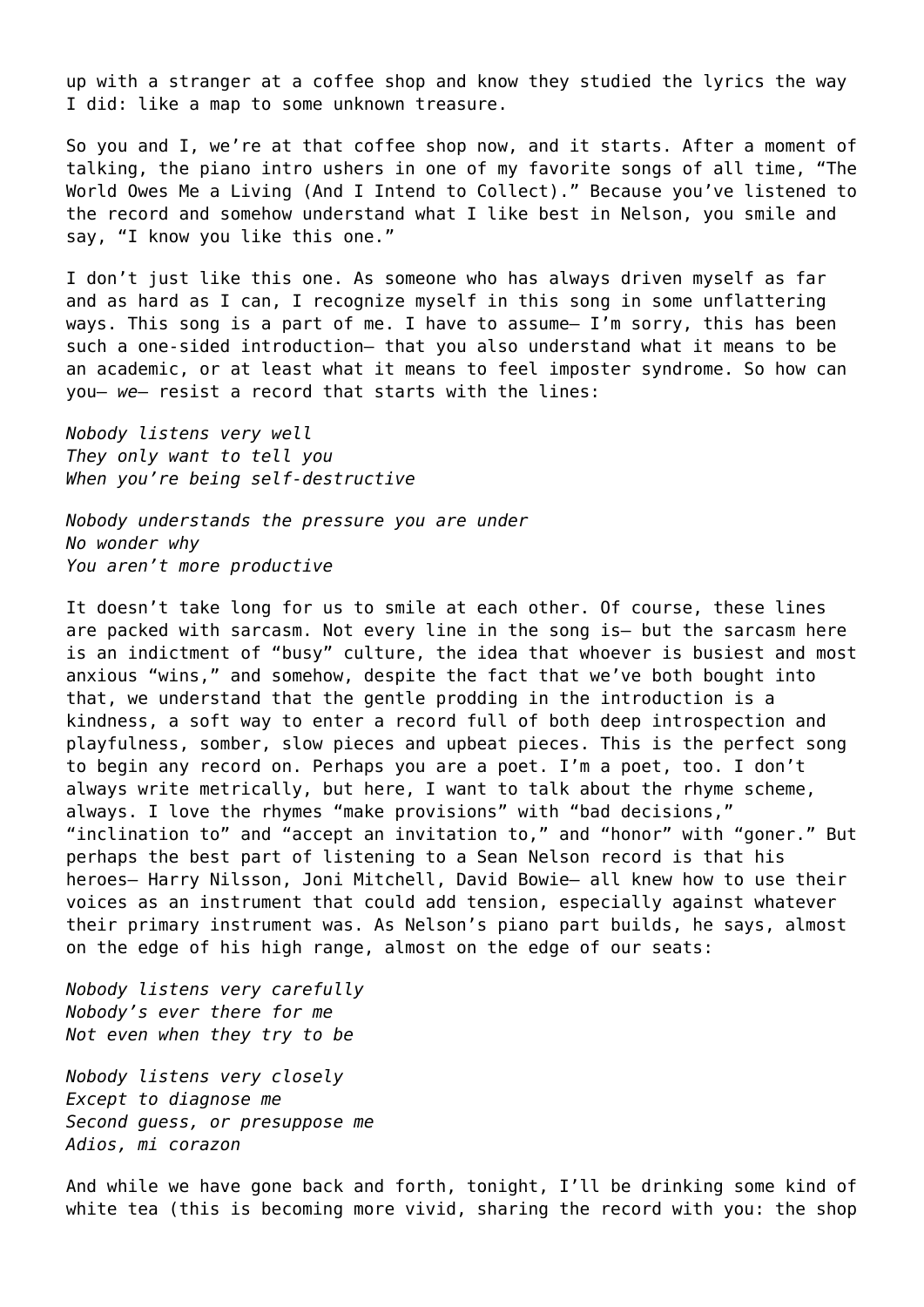is building itself in the background, brick by brick. There's a fireplace with no fire lit, though it's cold enough for one. I hold my warm cup with both hands, even though since the stroke, I still can't feel my right hand) we'll agree that this, this might not be sarcasm. There's something here that feels a little too close to the bone. How did Nelson sneak up on us? He always does. We should be better prepared. (By now, you've listened to all of the Harvey Danger records, including the *Dead Sea Scrolls*, so I can trust you understand the way he writes.)

What are you drinking? Espresso? It's so late for that. But as I'm watching the sun go down out the window, "Born Without a Heart" starts and I know that I probably should have something strong myself to get through this one. It didn't used to scare me so bad, "but listen to it a few times in the hospital on morphine," I tell you. In my hands, the drink changes, some kind of latte. It will do.

For a moment, I wonder if you are my friend Scott. Your face is blurry, but Scott would understand why a song that starts with, "Play me a song on that old guitar/ That will not stay in tune/ And later on we can talk about how you are/ And what you're going through," would be a difficult listen. We always have to ease into a conversation. You don't have to be Scott, but it might be easier if you are. There's not a line in this song that isn't convicting about the way we engage with other people— or don't engage. You and I sit silently, letting the words wash over us:

*I know the hell that you call home I know you're stranded by the phone I know that we all die alone and afraid But we don't have to live that way*

Maybe this is convicting, Scott- I'm sorry, you're him now, his soft eyes and smile— because we are so willing to hole ourselves up and hibernate, even from the people we love. I remember from the hospital asking my husband to call you and tell you what was going on, and you got the news to so many other people. I was scared you'd find out some other way, and not quite know what to do with my being sick— Big Sick—

But we don't have to live that way. We know it. We're lucky enough that we have people we love so much, who love us so much. My husband Andy took such good care of me, playing David Bowie and Sean Nelson intermittently, even though I think some of these songs haunted him.

I won't go song by song because I trust you. I know you've listened to the whole record and you know it, down to the strangely beautiful, broken down Badfinger cover, "I'll Be the One," a song that really, I expect you to have known going in. You and I both pause in the conversation, though, when in the title track, we hear the lines,

*A wise old man was once heard to say, "The things that always cause us the most pain Are those from which we are always The least prepared to walk away"*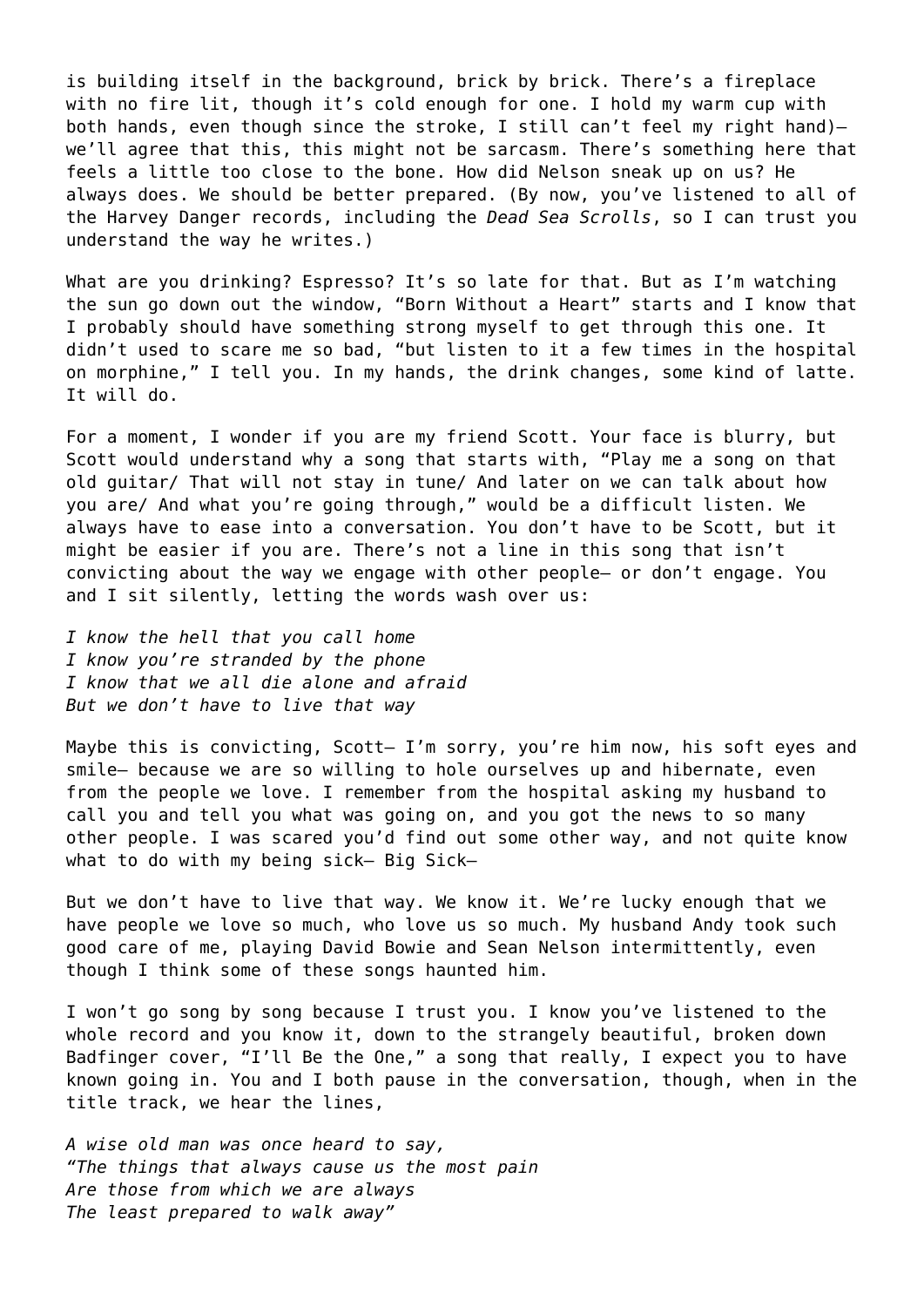We've all been in the situation where we weren't making great choices, and as Nelson's narrator keeps encouraging himself to make good choices— he keeps going back. You and I, we understand that. Who are you now? You look so familiar. This song would have been harder for me to love if I'd not met my husband, if I was still as cynical as I once was. Now, at least, I can appreciate the wordplay and the fun lines, too: "Nothing is more charming than a narcissist with whom you've just agreed/ Make good choices, thank you very much indeed."

Please, please don't just read this. Listen to Sean Nelson sing it. I keep saying that I trust you, but sometimes I worry that I'm screaming into the void, that no one will ever really talk about this record with me, not in a way that is satisfying. All I want to do is go through every line and talk about how much I love it, how the rhyme scheme is sometimes tripled and quadrupled, how the piano is 75% melody, 25% percussion, and that Nelson knows how to use his voice theatrically or percussively himself, between his gorgeous high range and his knowing, confident lower range.

We both smile through the end of the song, "You said that basically, most people hate their friends/ And I said, "It depends,"/ I have so, so much I want to tell you/ And no where to begin." Of course, there is an understanding that the good choices— they all go out the window when the person you can't get out of your mind is there. For me, it's never a person. You know that. You've always known: I wanted to be Sherlock Holmes, Veronica Mars— some kind of PI, a renegade, someone who knew things no one else wanted known. Even if that meant I wasn't making good choices. You're a stranger again, and I am drinking apple cider. It feels like fall. I make sure there's no alcohol in mine— not with the medication I'm on, not since the stroke. It smells like campfires.

I let that feeling wash over me for a while. I miss that feeling: the warmth, the camaraderie. You know that's why you have to listen to this record, right? So that we can somehow go back to that feeling we had when we were young and music was everything? Because this record came out when I was very much an adult and I still got that feeling. It was like every nerve in my body was shooting off fireworks. Now, I have one whole side that can't feel, and sometimes I still get goosebumps on that side when I listen to this record. Can you explain that? I wonder for a moment: are you my physical therapist now? Is Andy here, watching? I know he's listened. He never makes me be excited all by myself. This record is five years old. The only way I can keep up the momentum of my excitement is for more people to hear it, for it to become a household name. Please.

I always laugh my way through the end of the record, and I'm grateful it's paced the way it is. You seem relieved, too. We need to relax after songs like "Advance and Retreat." So we smile when one of my favorites— "The Price of Doing Business"— comes on and reveals my favorite catty line, "Oh, congratulations on your great success/ It's comforting to see you're still a mess/ (Remind me not to say that out loud)".

"How does he sing it where you can hear the parentheses," I wonder, but it's more of a statement. Nelson just has this way. This command. I feel as though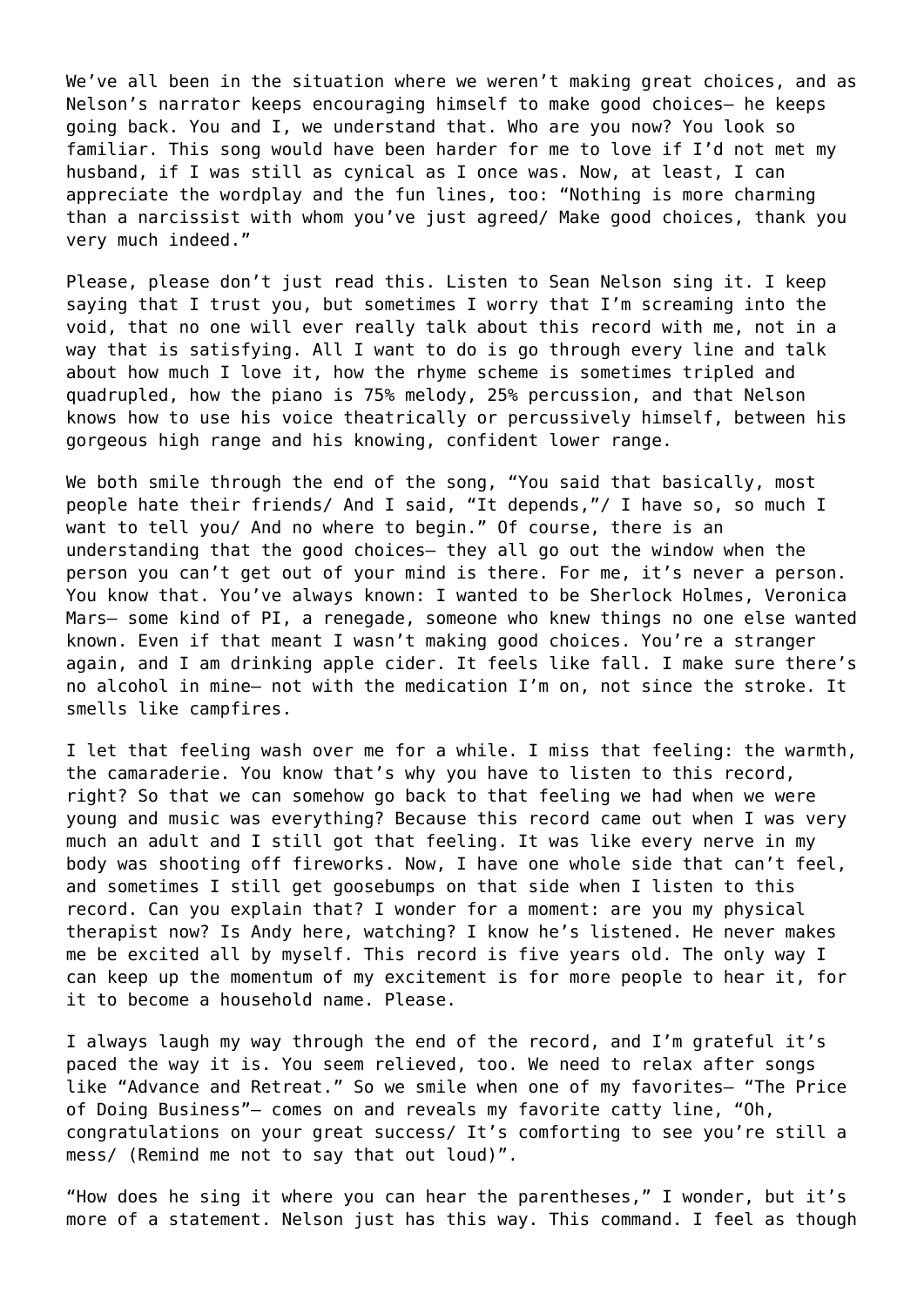I can see him throwing his head over his shoulder to get the line away from him.

You smile. "Some punctuation is inherent- it's ingrained in us." That's true. Grammar is so important, and you know that. You *are* a poet. Or a songwriter. Or just someone who has studied the way writing works and manipulates people into feeling things even when they literally, biologically, should not be having a reaction.

"Hey Millicent" has some of the best three-syllable rhymes of all time, but it seems almost like a fun word game until we hit "Stupid & 25 (The Incredibly Sad Shuffle)". Since you've actually heard the record, I don't have to say it first— you smile and say, "What a title," and who am I to disagree? Despite how much I love the back half of the record, I'm always getting a little itchy for "Kicking Me Out of the Band," which, despite the darkness, has always been one of my favorite songs. I have a whisky in my hand now, and I'm not thinking about the stroke medication. Maybe I don't need it anymore. Maybe it's 2013 and it's the first time I'm listening. Maybe this time, I'm alone, and even though the song is full of humor, I don't need you here, just for a moment.

I let the warmth— again, why is the record so associated with warmth for me? With safe fires, not the ones you have to run from or towards to get your loved ones?— wash over me when Nelson begins to build the rhythm of the song with hard, Germanic, words. Perhaps what I like most about this song is it sounds like the beginning of every band— or at least the romanticized version, the version we were promised when Motley Crue and Guns & Roses had private jets and did cocaine off of groupies:

*It started in a council flat in northern England 1999, two wasters on a mission Two guitars, two hits of acid, two chords and the truth To maybe one day write a single Was the extent of our ambition, But that was then…*

You came back. Is it a mirror? It's so frustrating, sometimes, feeling like I need to hand copies of this record to everyone I meet. It's a funny song, sort of, but it's the reality of what happens when success, which is the true enemy of imposter syndrome, a theme that runs through the record, hits. What do you do then? You smile. Once you've succeeded, the goal has to change, or you have to fill that hole inside you with something else. Maybe it's drugs. In this song, it's drugs.

But you are willing to wait with me through the lines like "So I blew off a month of shows/ It didn't please the fans/ That's why they're kicking me out of the band" to get to the mind-blowing ending of a record that is about the worst insecurity, the scariest anxiety:

*Keith, Kurt, John, Richard, Lou, and Elliott Don't talk to me like I'm an idiot They made their greatest records high*